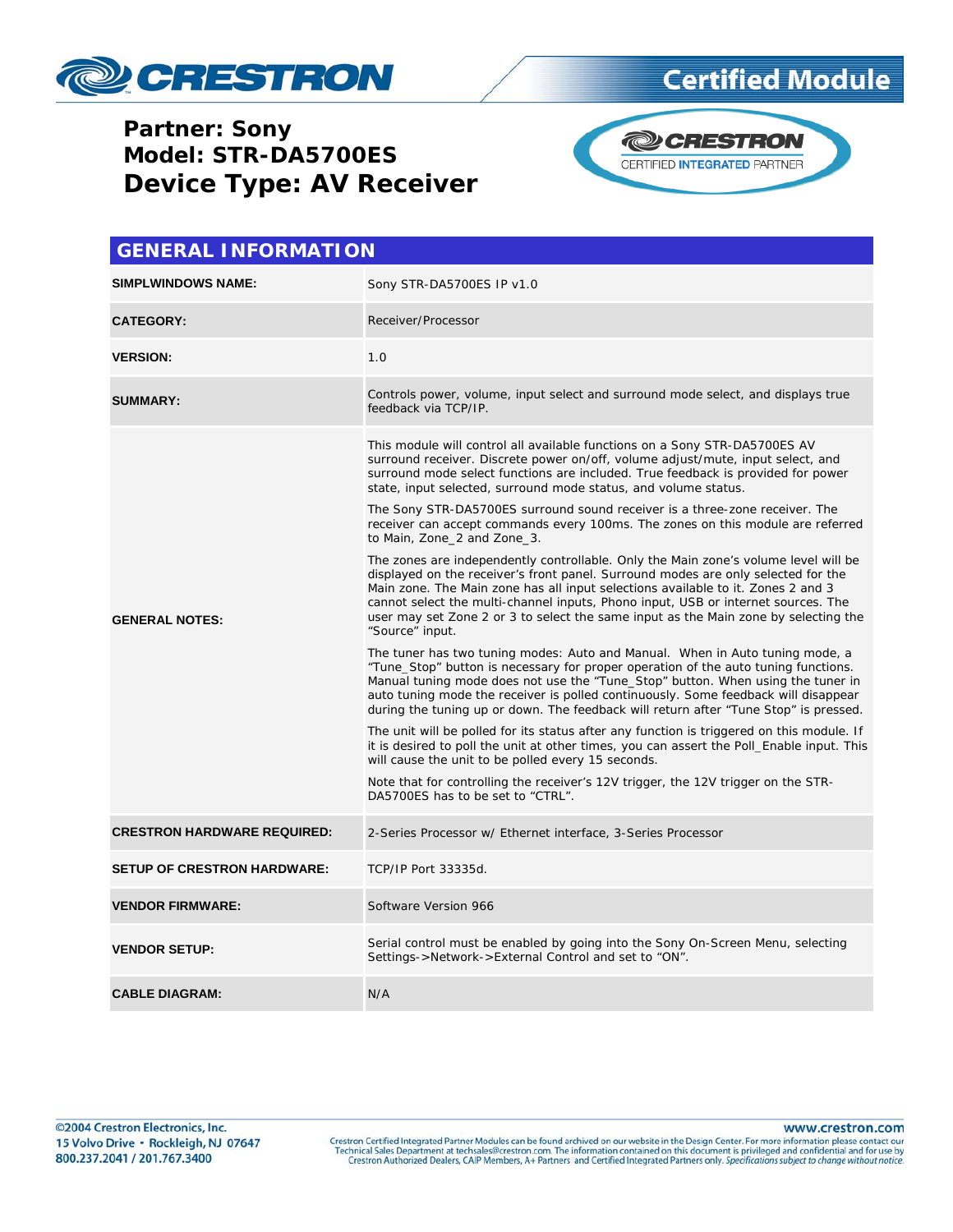

#### **Partner: Sony Model: STR-DA5700ES Device Type: AV Receiver**



**Certified Module** 

| <b>CONTROL:</b>                          |   |                                                   |  |
|------------------------------------------|---|---------------------------------------------------|--|
| Main_Power_ <on off="" toggle=""></on>   | D | Pulse to turn main zone power on or off.          |  |
| Zone_2_Power_ <on off="" toggle=""></on> | D | Pulse to turn zone 2 power on or off.             |  |
| Zone_3_Power_ <on off="" toggle=""></on> | D | Pulse to turn zone 3 power on or off.             |  |
| Main_Volume_ <up down=""></up>           | D | Press to adjust main zone volume.                 |  |
| Main_Mute__ <on off="" toggle=""></on>   | D | Pulse to turn main zone mute on or off.           |  |
| Zone_2_Volume_ <up down=""></up>         | D | Press to adjust zone 2 volume.                    |  |
| Zone_2_Mute__ <on off="" toggle=""></on> | D | Pulse to turn zone 2 mute on or off.              |  |
| Main_Input_*                             | D | Pulse to select input for main zone.              |  |
| Zone_2_Input_*                           | D | Pulse to select input for zone 2.                 |  |
| Zone_3_Input_*                           | D | Pulse to select input for zone 3.                 |  |
| Tuner_Select_ <am fm=""></am>            | D | Pulse to select the AM or FM tuner.               |  |
| Tuner_Key_<0-9>                          | D | Pulse to enter a tuner frequency value.           |  |
| Tuner_Key_Clear                          | D | Pulse to clear tuner value entry field.           |  |
| Tuner_Key_Enter                          | D | Pulse to send tuner value entry to receiver.      |  |
| Manual_Tuning_ <up down=""></up>         | D | Pulse to tune up or down manually.                |  |
| Auto_Tuning_ <up down="" stop=""></up>   | D | Pulse to initiate or stop auto tuning up or down. |  |
| Preset_ <up down=""></up>                | D | Pulse to select the next/previous tuner preset.   |  |
| Tuner Preset <1-30>                      | D | Pulse to select tuner preset.                     |  |
| Sirius_Key_<0-9>                         | D | Pulse to enter a Sirius channel value.            |  |
| Sirius_Key_Clear                         | D | Pulse to clear Sirius value entry field.          |  |
| Sirius_Key_Enter                         | D | Pulse to send Sirius value entry to receiver.     |  |
| Sirius_Scan_ <up down="" stop=""></up>   | D | Pulse to scan through Sirius channels.            |  |
| Sirius_Preset_ <up down=""></up>         | D | Pulse to select the next/previous Sirius preset.  |  |

www.crestron.com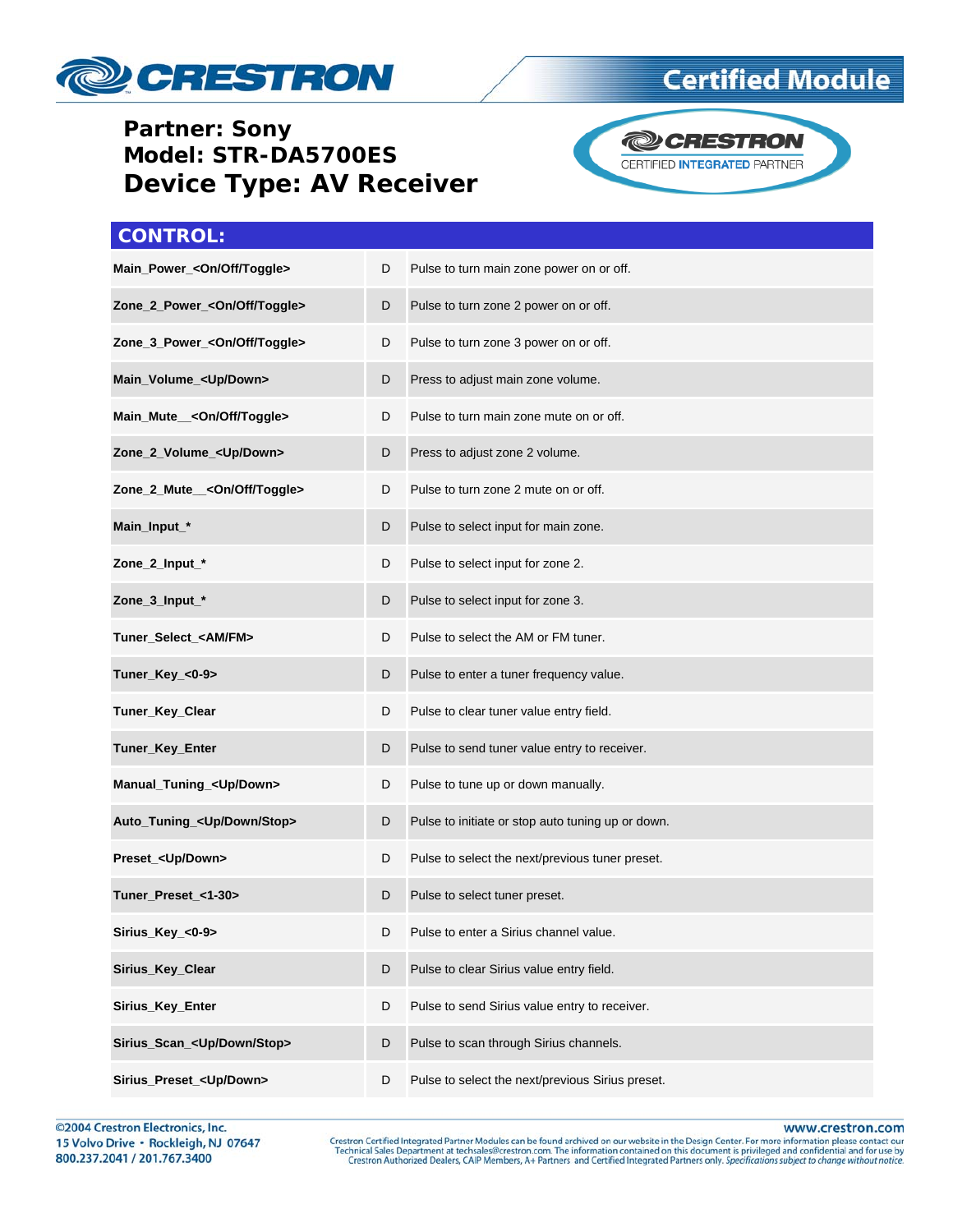## **PESTRON**

#### **Partner: Sony** Model: STR-DA5700ES **Device Type: AV Receiver**



**Certified Module** 

| Sirius_Category_ <up down=""></up>              | D | Pulse to select next/previous Sirius category.      |  |
|-------------------------------------------------|---|-----------------------------------------------------|--|
| Sirius_Category_Mode                            | D | Pulse to select Sirius category mode.               |  |
| Sirius_Preset_<1-30>                            | D | Pulse to select tuner preset.                       |  |
| Surround_Mode_*                                 | D | Pulse to select surround mode.                      |  |
| HD_DCS_*                                        | D | Pulse to select HD-D.C.S. mode.                     |  |
| PLIIz_Height_ <low high="" mid=""></low>        | D | Pulse to set PLIIz height mode.                     |  |
| True_Concert_ <low high="" mid=""></low>        | D | Pulse to set true concert mode.                     |  |
| Sound_Optimizer__ <on off="" toggle=""></on>    | D | Pulse to turn sound optimizer on or off.            |  |
| Main_12V_Trigger__ <on off="" toggle=""></on>   | S | Pulse to turn main 12V trigger on or off.           |  |
| Zone_2_12V_Trigger__ <on off="" toggle=""></on> | D | Pulse to turn zone 2 12V trigger on or off.         |  |
| Zone_3_12V_Trigger__ <on off="" toggle=""></on> | D | Pulse to turn zone 3 12V trigger on or off.         |  |
| Enter                                           | D | Pulse to select enter.                              |  |
| <b>Memory</b>                                   | D | Pulse to store an AM/FM/Sirius station to a preset. |  |
| GUI_ <on off="" toggle=""></on>                 | D | Pulse to turn GUI on or off.                        |  |
| Menu                                            | D | Pulse to select menu function.                      |  |
| <b>Display</b>                                  | D | Pulse to select display function.                   |  |
| Cursor_Up                                       | D | Pulse to move on screen selection up.               |  |
| Cursor_Down                                     | D | Pulse to move on screen selection down.             |  |
| <b>Cursor Left</b>                              | D | Pulse to move on screen selection left.             |  |
| Cursor_Right                                    | D | Pulse to move on screen selection right.            |  |
| <b>Cursor_Enter</b>                             | D | Pulse to select highlighted on screen selection.    |  |
| Return                                          | D | Pulse to go back one menu item.                     |  |
| Option                                          | D | Pulse to select option function.                    |  |
| Quick_Click                                     | D | Pulse to select quick click function.               |  |

©2004 Crestron Electronics, Inc. 15 Volvo Drive · Rockleigh, NJ 07647 800.237.2041 / 201.767.3400

www.crestron.com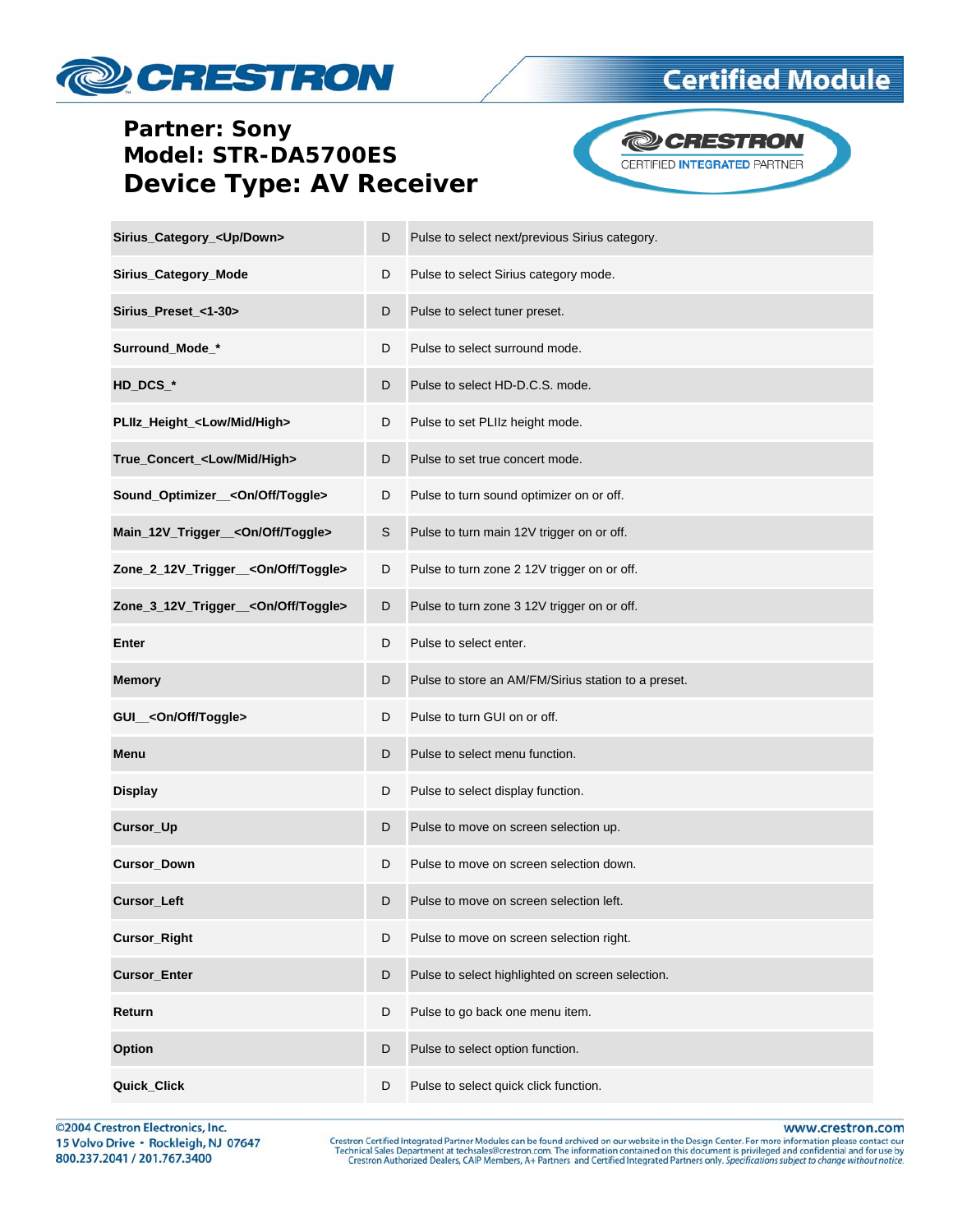# **ORESTRON**

## **Certified Module**

#### **Partner: Sony** Model: STR-DA5700ES **Device Type: AV Receiver**



| Play                           | D | Pulse to select play.                                                                                                               |  |  |
|--------------------------------|---|-------------------------------------------------------------------------------------------------------------------------------------|--|--|
| <b>Stop</b>                    | D | Pulse to select stop.                                                                                                               |  |  |
| <b>Pause</b>                   | S | Pulse to select pause.                                                                                                              |  |  |
| <b>Previous</b>                | D | Pulse to select previous file/song to display/play.                                                                                 |  |  |
| <b>Next</b>                    | D | Pulse to select next file/song to display/play.                                                                                     |  |  |
| Rewind                         | D | Pulse to scan back through a currently playing song.                                                                                |  |  |
| Fast_Forward                   | D | Pulse to scan forward through a currently playing song.                                                                             |  |  |
| HDMI Out <a b=""></a>          | D | Pulse to enable HDMI output a or b.                                                                                                 |  |  |
| HDMI_Out_A+B                   | D | Pulse to enable HDMI outputs a and b.                                                                                               |  |  |
| HDMI Out Off                   | D | Pulse to disable HDMI outputs a and b.                                                                                              |  |  |
| Easy_Automation_Scene_<1-4>    | D | Pulse to select easy automation scene.                                                                                              |  |  |
| Poll_Enable                    | D | Latch high to enable polling every 30s.                                                                                             |  |  |
| {{TCP/IP_Client_>>_Connect-F}} | D | To be connected to the "Connect_F" input on the TCP/IP client definition.                                                           |  |  |
| {{TCP/IP_Client_>>_status}}    | Α | To be connected to the "status" input on the TCP/IP client definition that will be<br>communicating with the unit being controlled. |  |  |
| ${TCP/IP_Client >>_RX$}$       | S | To be connected to the "RX\$" input on the TCP/IP client definition that will be<br>communicating with the unit being controlled.   |  |  |

| <b>FEEDBACK:</b>          |   |                                                                            |
|---------------------------|---|----------------------------------------------------------------------------|
| Main Power Is < On/Off>   | D | Indicates the main zone power status.                                      |
| Zone 2 Power Is < On/Off> | D | Indicates the zone 2 power is status.                                      |
| Zone 3 Power Is < On/Off> | D | Indicates the zone 3 power is status.                                      |
| Main Volume Gauge         | A | Indicates the main zone volume level. For a gauge object on<br>touchpanel. |
| Main Mute Is < On/Off>    | D | Indicates the main zone mute status.                                       |
| Zone_2_Volume_Gauge       | A | Indicates the zone 2 volume level. For a gauge object on touchpanel.       |

©2004 Crestron Electronics, Inc. 15 Volvo Drive · Rockleigh, NJ 07647 800.237.2041 / 201.767.3400

www.crestron.com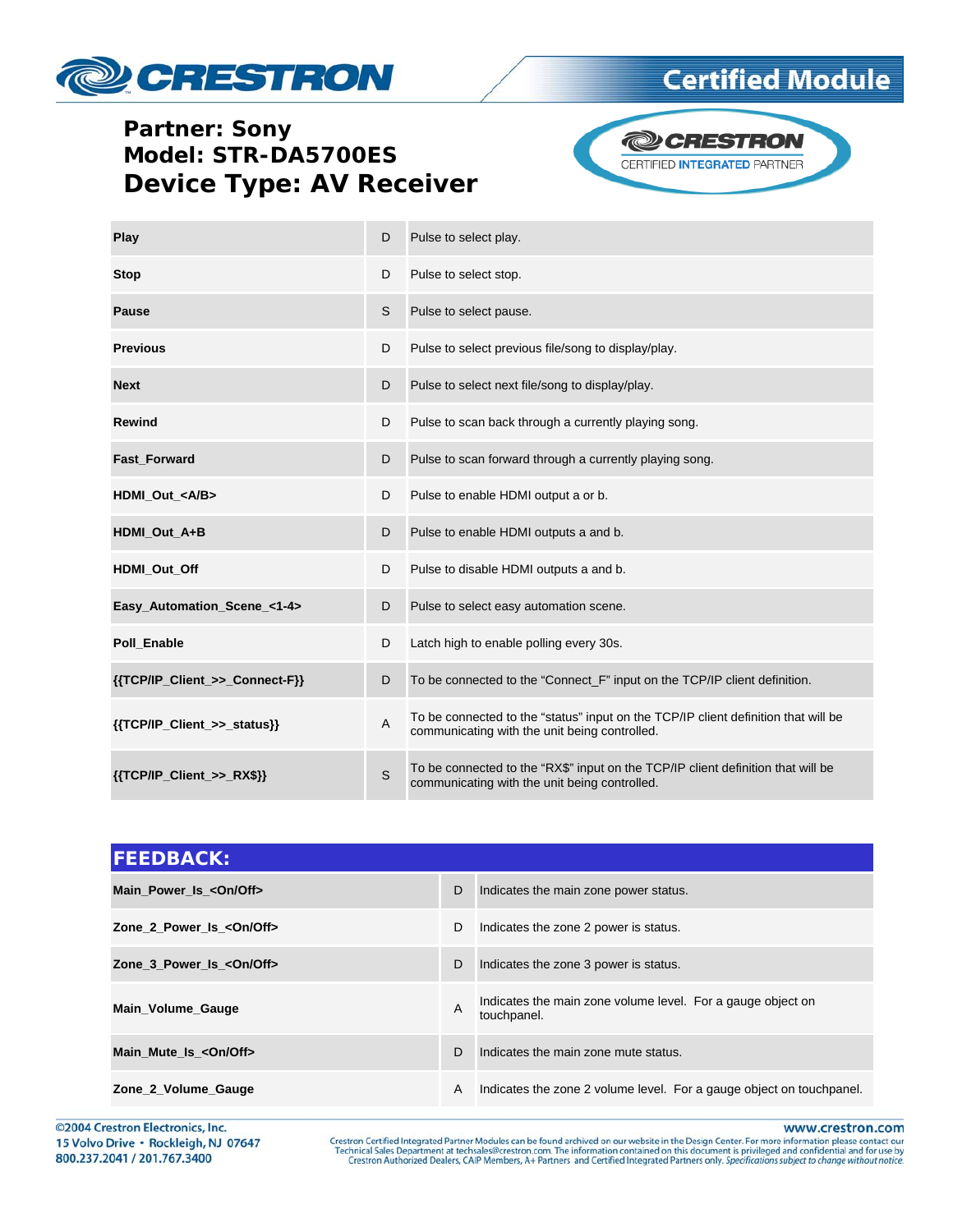

#### **Partner: Sony** Model: STR-DA5700ES **Device Type: AV Receiver**



| Zone 2 Mute Is <0n/0ff>              | D | Indicates the zone 2 mute status.                                                                                  |
|--------------------------------------|---|--------------------------------------------------------------------------------------------------------------------|
| Main_Input_Is_*                      | D | Indicates the currently selected main zone input.                                                                  |
| Zone_2_Input_Is_*                    | D | Indicates the currently selected zone 2 input.                                                                     |
| Zone_3_Input_Is_*                    | D | Indicates the currently selected zone 3 input.                                                                     |
| Tuner <am fm=""> Is Selected</am>    | D | Indicates that the AM or FM tuner is selected for control.                                                         |
| Tuner_Entry_Text                     | S | Displays a tuner station request that will be sent to the receiver upon<br>pulsing the "Tuner_Key_Enter" signal.   |
| Tuner_Preset_Text                    | S | Displays the currently selected tuner preset.                                                                      |
| Tuner_Frequency_Text                 | S | Displays the current tuner frequency.                                                                              |
| Tuner_Preset_Is_*                    | D | Indicates the currently selected tuner preset.                                                                     |
| Tuner_Is_Not_Tuning                  | D | Indicates that the tuner is not scanning through stations.                                                         |
| Tuner_Is_Tuning_ <down up=""></down> | D | Indicates that the tuner is tuning up or down.                                                                     |
| Tuner_Mono_Is_ <off on=""></off>     | D | Indicates the tuner is mono mode status.                                                                           |
| Tuner_Is_Not_Tuned                   | D | Indicates that the tuner is not tuned.                                                                             |
| Tuner_Is_Tuned                       | D | Indicates that the tuner is tuned to a frequency.                                                                  |
| Tuner_Is_Not_On_RDS_Station          | D | Indicates that the tuner is not on an RDS station.                                                                 |
| Tuner_Is_On_RDS_Station              | D | Indicates that the tuner is on an RDS station.                                                                     |
| <b>Sirius Channel Text</b>           | S | Displays the current Sirius channel selected.                                                                      |
| Sirius_Entry_Text                    | S | Displays a Sirius station request that will be sent to the receiver upon<br>pulsing the "Sirius_Key_Enter" signal. |
| Sirius_Preset_Text                   |   | Displays the currently selected Sirius preset.                                                                     |
| Sirius_Channel_Name_Text             | S | Displays the current Sirus channel name.                                                                           |
| Sirius_Category_Text                 | S | Displays the current Sirius category selected.                                                                     |
| Sirius_Artist_Name_Text              | S | Displays the current Sirius artist name.                                                                           |
| Sirius_Song_Title_Text               | S | Displays the current Sirius song title.                                                                            |

www.crestron.com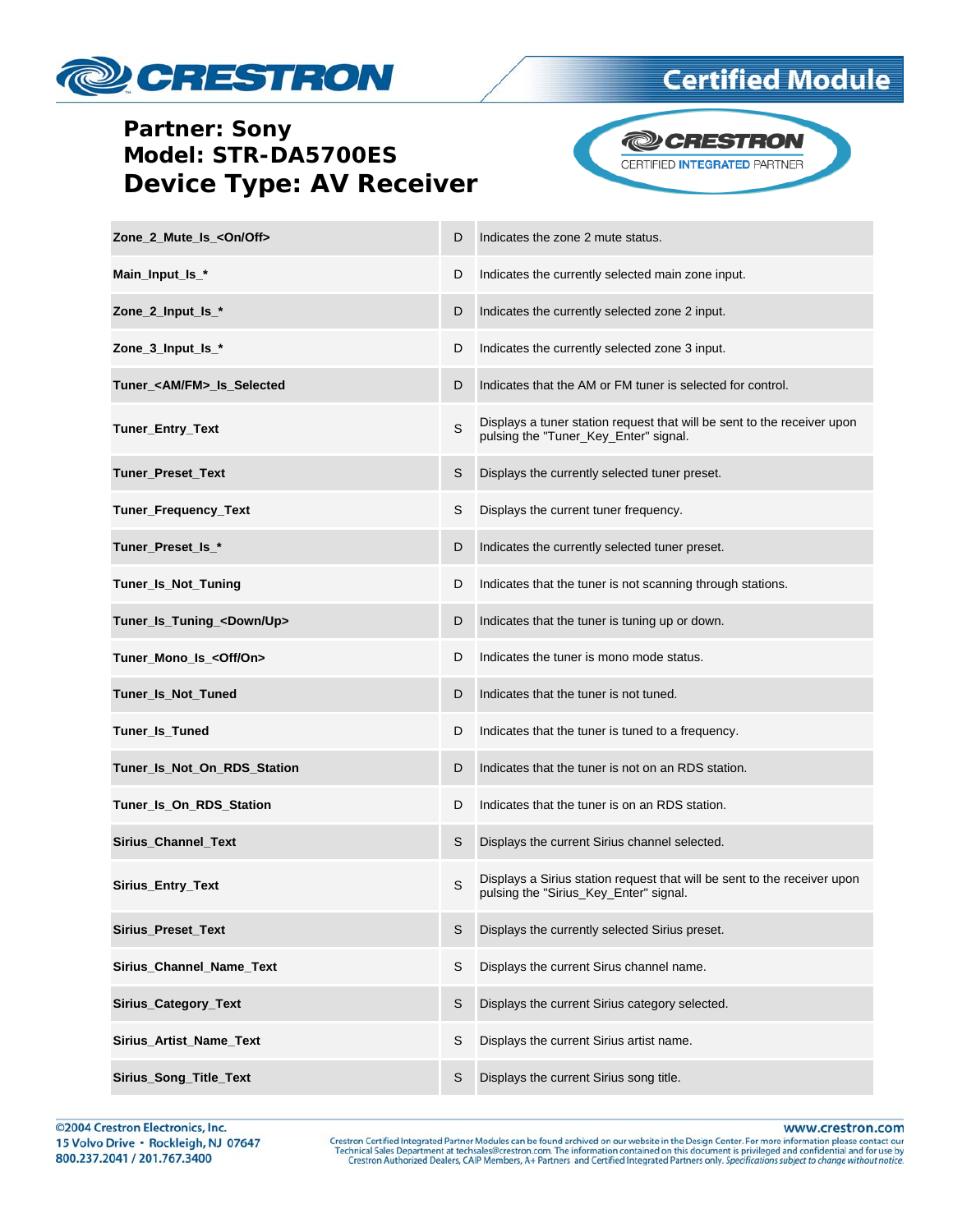

### **Partner: Sony** Model: STR-DA5700ES **Device Type: AV Receiver**



| Sirius_Composer_Text                            | S | Displays the current Sirius composer.                         |
|-------------------------------------------------|---|---------------------------------------------------------------|
| Sirius_Preset_Is_*                              | D | Indicates the currently selected Sirius preset.               |
| Sirius_Channel_Is_ <normal loading=""></normal> | D | Indicates that the Sirius channel is normal or loading.       |
| Sirius_Tuner_Is_Not_Connected                   | D | Indicates that the Sirius tuner is not connected.             |
| Sirius_Tuner_Is_Connected                       | D | Indicates that the Sirius tuner is connected.                 |
| Sirius_Antenna_Is_Not_Connected                 | D | Indicates that the Sirius antenna is not connected.           |
| Sirius_Antenna_Is_Connected                     | D | Indicates that the Sirius antenna is connected.               |
| Sirius_Signal_Is_Not_Present                    | D | Indicates that the Sirius signal is not present.              |
| Sirius_Signal_Is_Present                        | D | Indicates that the Sirius signal is present.                  |
| Sirius_Is_Subscribed                            | D | Indicates that the Sirius subscription is valid.              |
| Sirius_Is_Unsubscribed                          | D | Indicates that the Sirius subscription is invalid.            |
| Sirius_Is_ <on off="">_Air</on>                 | D | Indicates that the Sirius is on or off air.                   |
| Sirius_Category_Mode_Is_ <all one=""></all>     | D | Indicates that the Sirius category mode is set to all or one. |
| Sirius_Channel_Lock_Is_ <off on=""></off>       | D | Indicates that the Sirius channel lock is off or on.          |
| Sirius_Update_Status_Is_Normal                  | D | Indicates that the Sirius update status is normal.            |
| Sirius_Is_Updating_Channel_List                 | D | Indicates that the Sirius channel list is being updated.      |
| Sirius_Is_Updating_Subscription                 | D | Indicates that the Sirius subscription is being updated.      |
| Sirius_Is_Updating_Firmware                     | D | Indicates that the Sirius firmware is being updated.          |
| Sirius_SST_Power_Is_ <off on=""></off>          | D | Indicates that the Sirius SST power is on or off.             |
| Surround_Mode_Is_*                              | D | Indicates the current surround mode.                          |
| HD_DCS_Is_*                                     | D | Indicates the HD-D.C.S. mode.                                 |
| PLIIz_Height_Is_ <low high="" mid=""></low>     | D | Indicates the PLIIz height mode.                              |
| True Concert Is <low high="" mid=""></low>      | D | Indicates the true concert mode.                              |
| Surround_Lock_Is_ <off on=""></off>             | D | Indicates that the surround lock is on or off.                |

©2004 Crestron Electronics, Inc. 15 Volvo Drive · Rockleigh, NJ 07647 800.237.2041 / 201.767.3400

www.crestron.com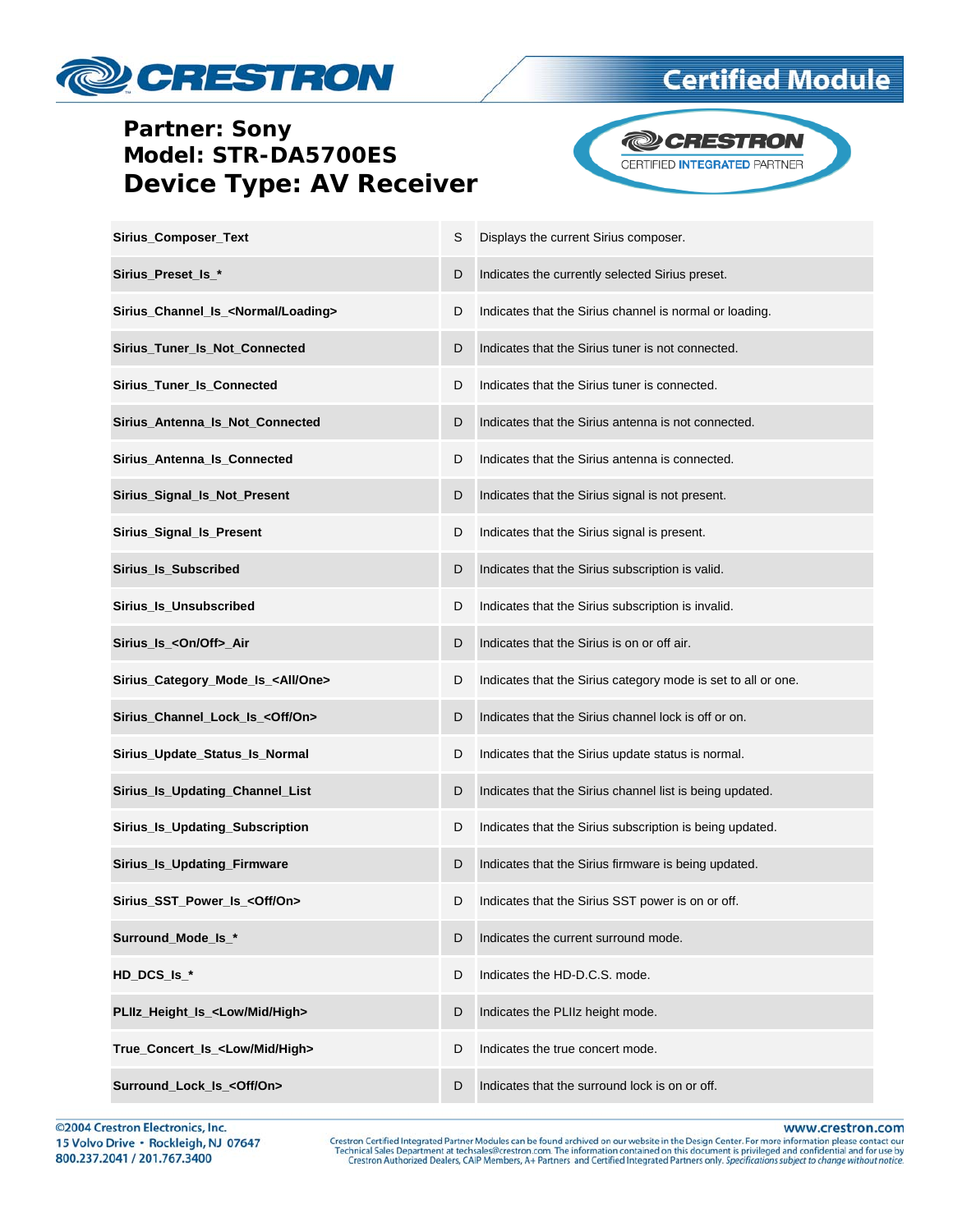## **ORESTRON**

## **Certified Module**

### **Partner: Sony** Model: STR-DA5700ES **Device Type: AV Receiver**



| Sound_Optimizer_Is_ <on off=""></on>      | D | Indicates that the sound optimizer is on or off.                                                                                                         |
|-------------------------------------------|---|----------------------------------------------------------------------------------------------------------------------------------------------------------|
| Sound_Optimizer_Input_Is_Not_OK           | D | Indicates that the current input is not compatible with the sound<br>optimizer function. Sound optimizer control will be disabled.                       |
| Sound_Optimizer_Input_Is_OK               | D | Indicates that the current input is compatible with the sound optimizer<br>function.                                                                     |
| Sound_Optimizer_SF_Is_Not_OK              | D | Indicates that the current surround mode is not compatible with the<br>sound optimizer function. Sound optimizer control will be disabled.               |
| Sound_Optimizer_SF_Is_OK                  | D | Indicates that the current surround mode is compatible with the sound<br>optimizer function.                                                             |
| Sound_Optimizer_H_Phone_Is_Not_OK         | D | Indicates that the headphone is plugged in and this is not compatible<br>with the sound optimizer function. Sound optimizer control will be<br>disabled. |
| Sound_Optimizer_H_Phone_Is_OK             | D | Indicates that the headphone is not plugged in and the sound optimizer<br>function is available.                                                         |
| Main_12V_Trigger_Is_ <on off=""></on>     | D | Indicates the main 12V trigger status.                                                                                                                   |
| Zone_2_12V_Trigger_Is_ <on off=""></on>   | D | Indicates the zone 2 12V trigger status.                                                                                                                 |
| Zone_3_12V_Trigger_Is_ <on off=""></on>   | D | Indicates the zone 3 12V trigger status.                                                                                                                 |
| Main_Headphone_Is_ <on off=""></on>       | D | Indicates that the headphone is plugged in.                                                                                                              |
| Easy_Automation_Scene_<1/2/3/4>_Is_Active | D | Indicates the last easy automation scene that was selected.                                                                                              |
| <b>Connected</b>                          | D | High to indicate that there is an IP connection to the unit.                                                                                             |
| <b>Connection_Status_Text</b>             | S | Indicates the current IP connection status to the unit.                                                                                                  |
| {{Connect_>>_TCP/IP_Client}}              | D | To be connected to the "Connect" output on the TCP/IP client definition<br>that will be communicating with the unit being controlled.                    |
| ${TXX$->TCP/IP_Clien}\$                   | S | To be connected to the "TX\$" output on the TCP/IP client definition<br>that will be communicating with the unit being controlled.                       |

www.crestron.com